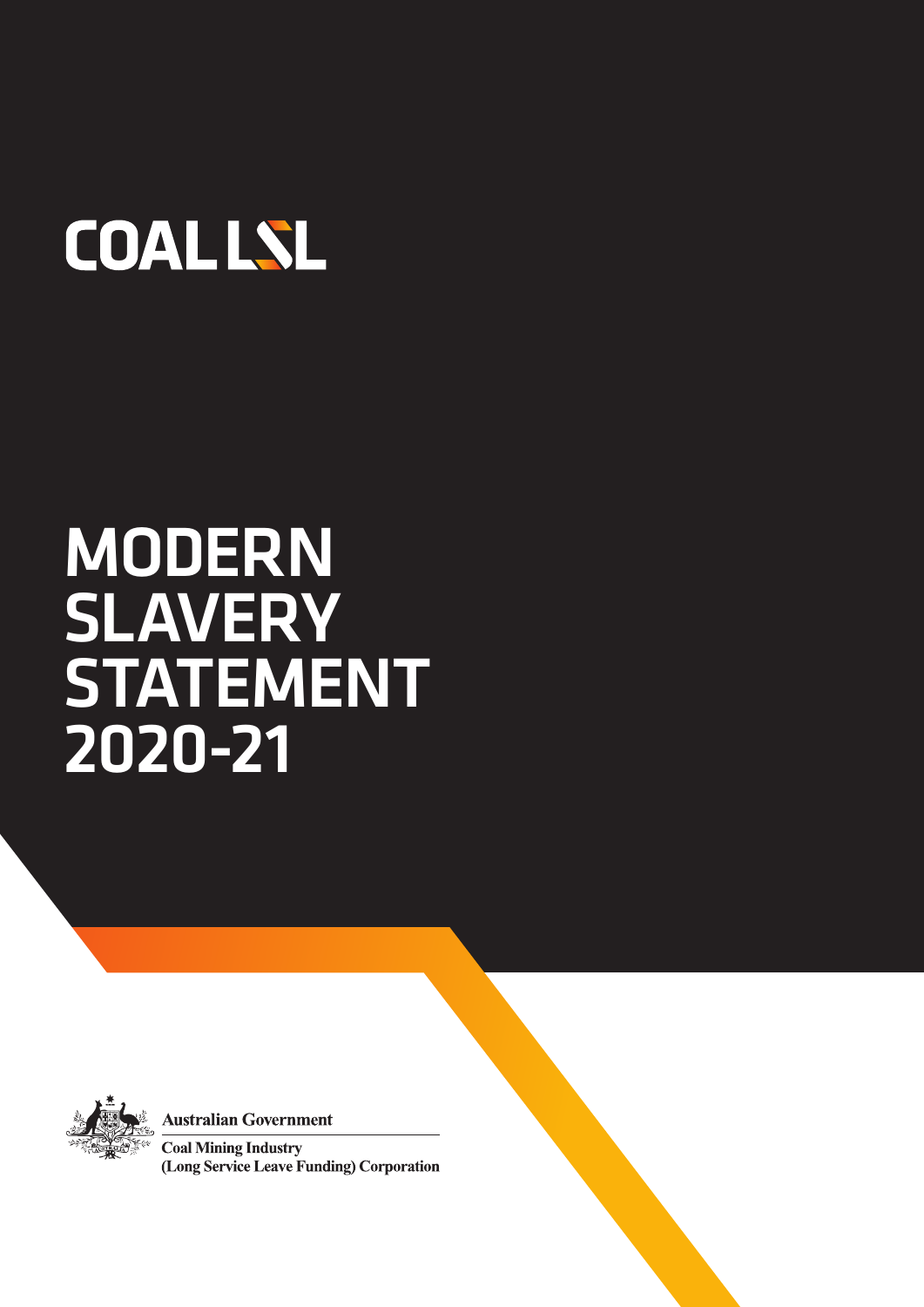### INTRODUCTION

This Modern Slavery statement for the Coal Mining Industry (Long Service Leave Funding) Corporation (Coal LSL) has been approved by its Board of Directors in accordance with the *Modern Slavery Act 2018* and relates to the financial year ending 30 June 2021.

The purpose of this statement is to outline Coal LSL's commitment and approach to identifying, assessing, and mitigating the risks of modern slavery in its operations and supply chains as well as adopting a continuous improvement philosophy towards strengthening its risk and governance frameworks.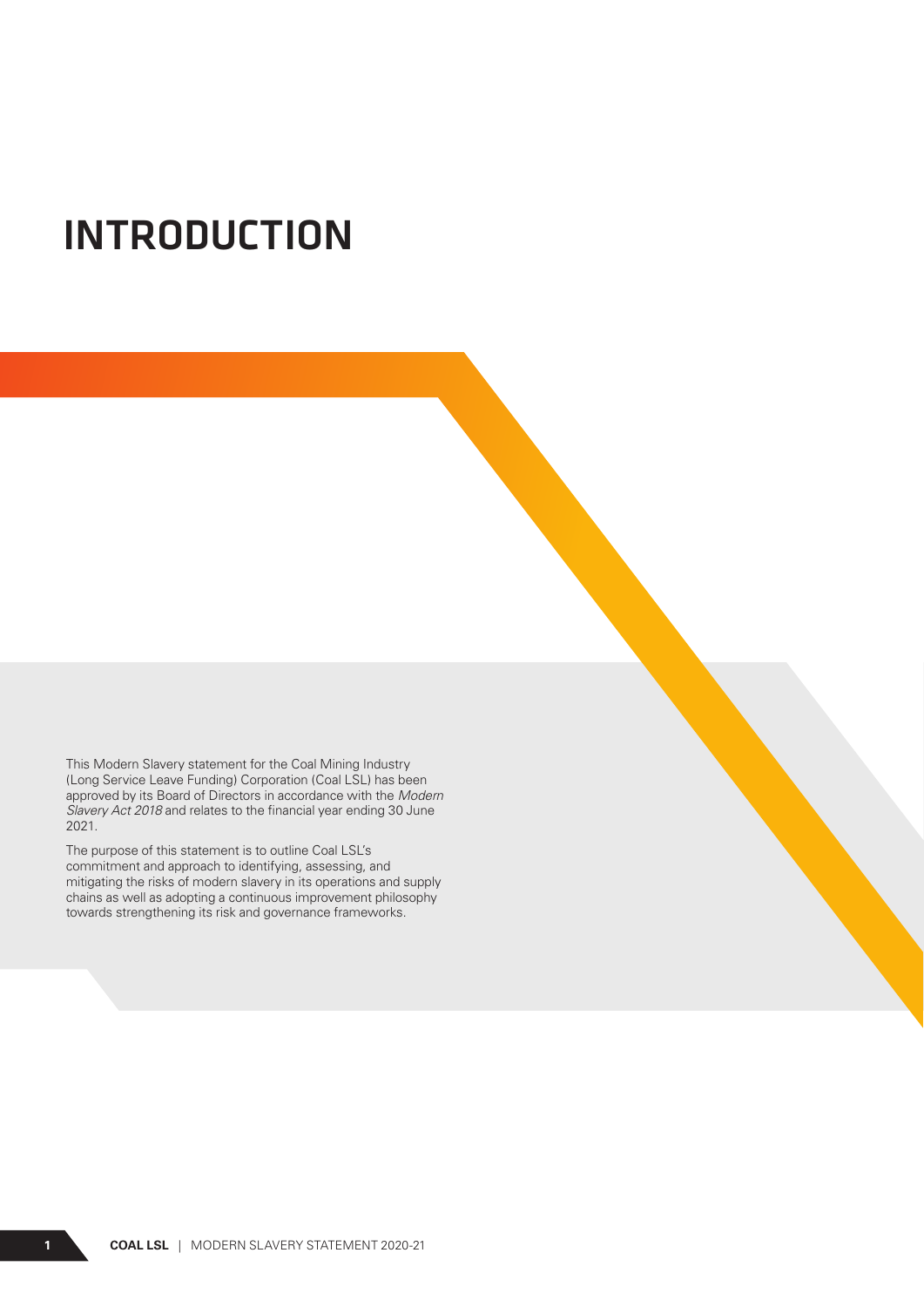### THE ENTITY

#### **About Coal LSL**

Coal LSL is an Australian Government corporation established by the *Coal Mining Industry (Long Service Leave) Administration Act 1992* (the Admin Act). Coal LSL's purpose is to exercise the functions and powers conveyed by the Admin Act as well those set out in the *Coal Mining Industry (Long Service Leave) Payroll Levy Act 1992*, and the *Coal Mining Industry (Long Service Leave) Payroll Levy Collection Act 1992.* 

#### **Structure**

The principal governing body of Coal LSL is its Board of Directors, as established by the Admin Act.

Coal LSL employs over 180 staff and is based in Newcastle, New South Wales, Australia. Coal LSL does not own or control any related entities.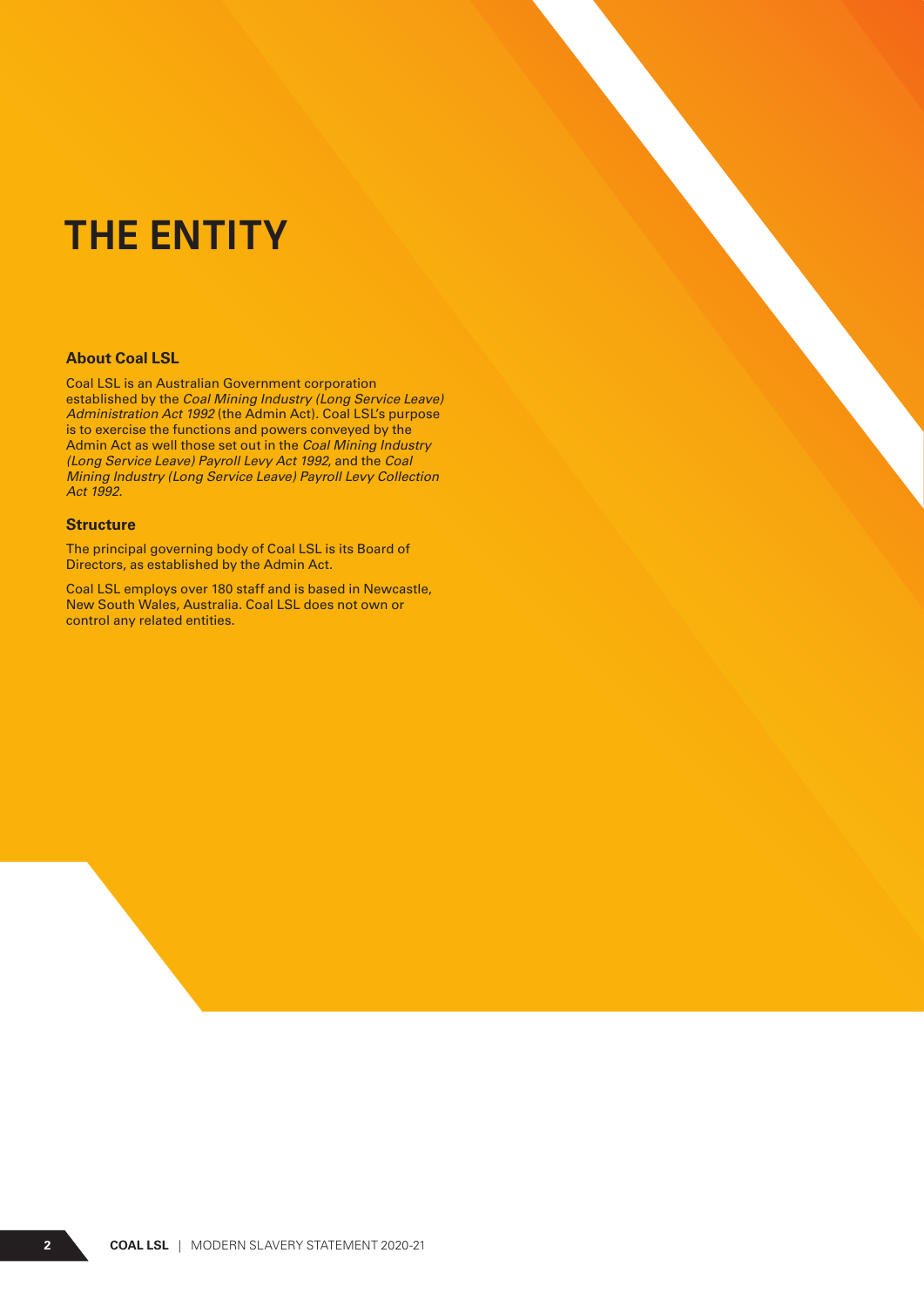### OPERATIONS AND SUPPLY CHAINS

#### **Operations**

Coal LSL is the regulator and manager of the industry's long service leave scheme. Compliance and enforcement activities are in place to ensure employers fulfil their legislative obligations, providing eligible employees with access to their long service leave entitlements.

Coal LSL's role is to:

- Collect funds from employers by way of levy
- Maintain the Coal Mining Industry (Long Service Leave) Fund (the Fund) and invest the Fund to ensure fund sufficiency to meet reimbursements of long service leave
- **L** Ensure accurate and compliant record keeping
- **Reimburse employers' authorised payments of long** service leave
- **L** Enable recognition of long service leave entitlement for eligible employees
- Advise the Minister as to the rates of payroll levy that should be imposed on employers to ensure Fund sufficiency.

For more information about Coal LSL's operations, please refer to the 2020–21 Annual Report and 2021–22 Corporate Plan.

#### **Supply Chains**

Coal LSL's supply chain consists of:

- **Part** professional services, including consultants, an investment custodian, investment managers, actuaries, asset consultants, and legal advisors.
- other services, including recruitment, leased office space, training, and technology (hardware, software, and cloud services).

Coal LSL acquired goods and services from approximately 120 suppliers in the 2020-21 financial year, for a total purchase value of less than \$9 million. The top 25 suppliers represent approximately 77% of that purchasing expenditure. Of these top 25 suppliers, 92% are located in Australia, with the remaining 8% based in the United States of America.

#### **Continued impact of COVID-19**

The COVID-19 pandemic continues to impact global supply chains and has likely resulted in further challenges to modern slavery and highlighted social and economic vulnerabilities worldwide. Coal LSL recognises that the impact of the COVID-19 pandemic may increase the risk that workers in Australia and around the world have become more vulnerable to modern slavery.

Coal LSL has not been able to assess the additional impacts of COVID-19 on suppliers and their supply chains and associated modern slavery risks. However, throughout this period of uncertainty, Coal LSL has continued to engage with suppliers fairly.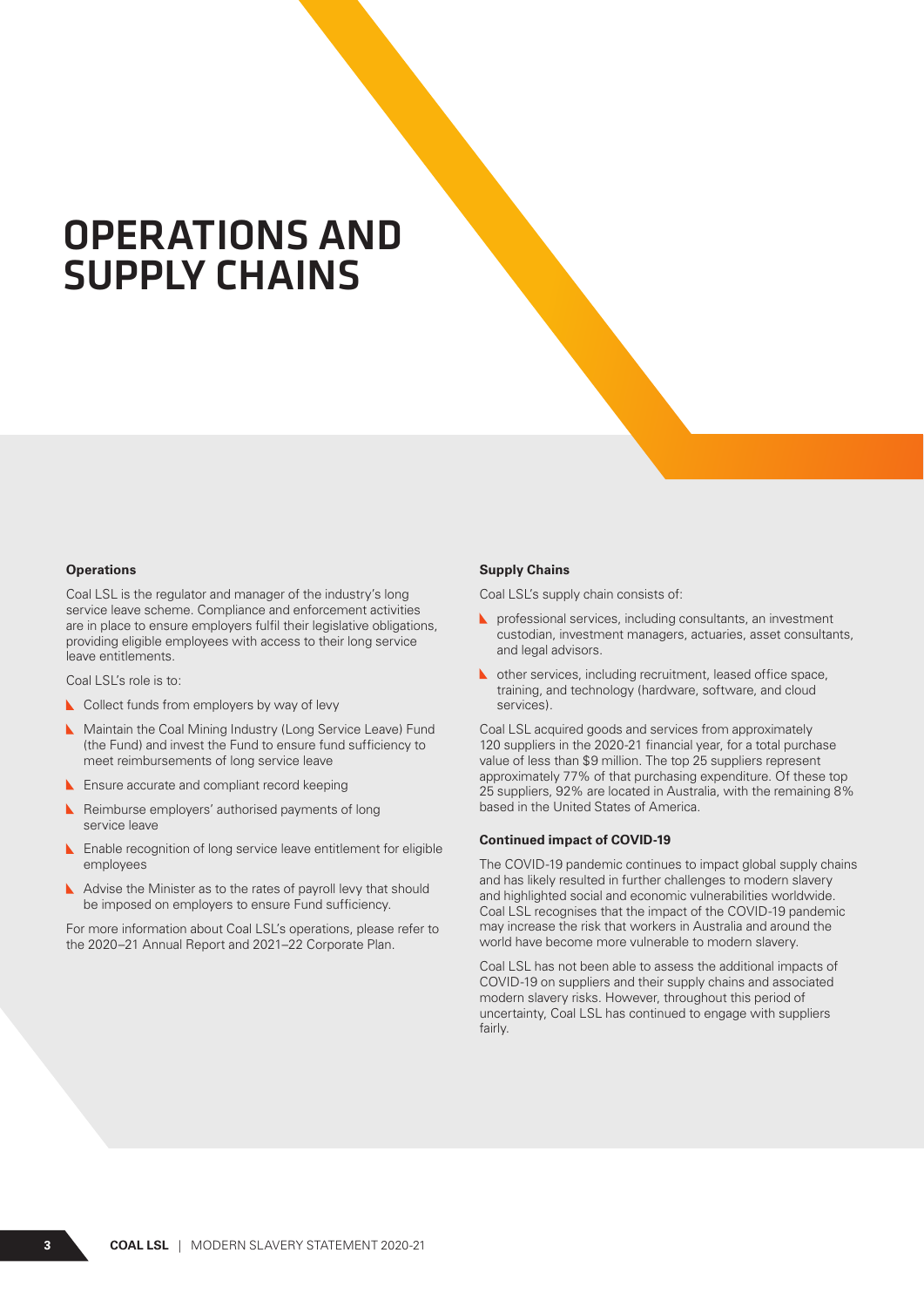### RISK ASSESSMENT IN OPERATIONS AND SUPPLY CHAINS

Coal LSL recognises that modern slavery may be present in its supply chains and can impact on its operations. As a result, processes are in place to minimise the risk that Coal LSL's investment activities and supply chains contain instances of modern slavery.

#### **Methodology**

When assessing suppliers, Coal LSL considers a range of modern slavery risk factors. These include an assessment of the sector and industry in which the supplier operates; the products or services being supplied; the supplier's geographic location; and the supplier's supply chain model. The 2020–21 assessment of modern slavery risks was conducted in accordance with this methodology and follows the Australian Government's guidance.

#### **Operations**

The risk of modern slavery in Coal LSL's operation is considered low; all operations are conducted in Australia and Coal LSL's workforce is made of professional staff members who are all located within Australia.

All Coal LSL employees are engaged in accordance with the *Fair Work Act 2009*. The executive staff are employed on individual contracts, and all other employees are employed on contracts underpinned by the Australian Government Industry Award 2016.

#### **Supply chain**

The risk of modern slavery in Coal LSL's supply chain varies across the sector or product procured. Supply chain assessments have identified the following categories where the risk of modern slavery is greatest:

| <b>Supply category</b> | <b>Description of risk</b>                                                                                                                                                                                                                                                                                  |
|------------------------|-------------------------------------------------------------------------------------------------------------------------------------------------------------------------------------------------------------------------------------------------------------------------------------------------------------|
| Staff uniforms         | The textile and apparel industry is a high-risk sector due to the reliance on manual labour and the historical<br>incidence of unfair labour practices, especially in developing countries.<br>No problematic matters have been identified during the 2020-21 financial year for this supply category.      |
| <b>IT</b> hardware     | The ICT industry is a high-risk sector due to the:                                                                                                                                                                                                                                                          |
|                        | potential of sourcing raw materials from conflict-prone countries or geographies that are regarded as<br>having a high modern slavery risk                                                                                                                                                                  |
|                        | manufacturing of hardware in countries with poor or unfair labour practices                                                                                                                                                                                                                                 |
|                        | production of goods through multi-tiered supply chains with limited visibility beyond tier 1 or 2 suppliers.                                                                                                                                                                                                |
|                        | The risk is inherently low for Coal LSL because we engage high-profile suppliers which have practices in<br>place that minimise modern slavery risk in their own supply chains.                                                                                                                             |
| Cleaning               | Cleaning services are generally regarded as a high-risk service category. However, for Coal LSL the risk<br>remains low as the supplier is a local small business with a relatively simple supply chain.                                                                                                    |
|                        | No problematic matters have been identified during the 2020-21 financial year for this supply category.                                                                                                                                                                                                     |
| Investments            | Coal LSL has commenced a process to minimise the risks of exposure to modern slavery within its<br>investment portfolio. This will involve an assessment of reports issued by the investment managers of each<br>investment product on the risks of modern slavery associated with that investment product. |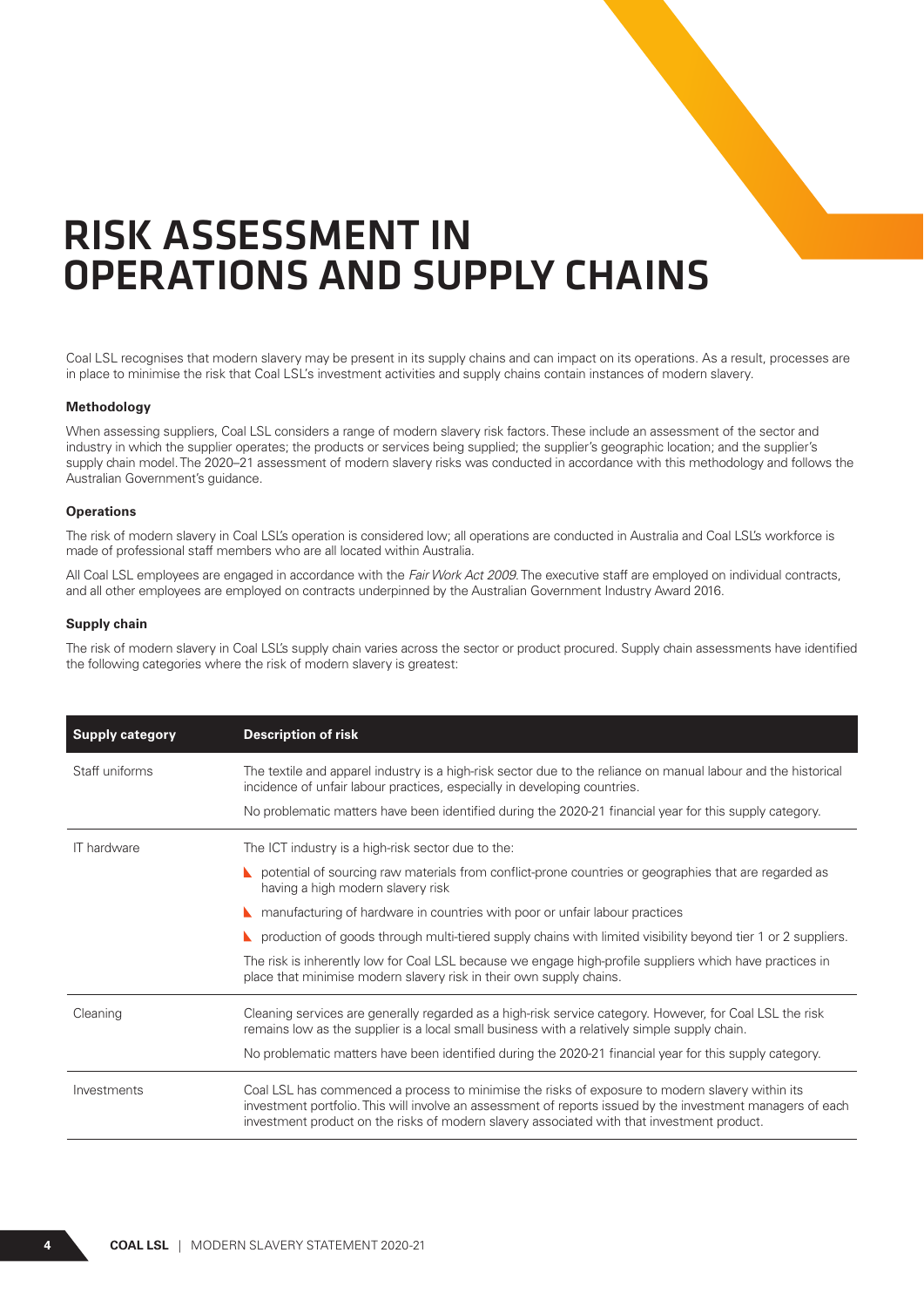### ACTIONS TO ADDRESS THE RISKS

Coal LSL understands the importance of working collaboratively with its stakeholders to raise awareness and take appropriate measures to help reduce the risks of modern slavery.

Coal LSL has taken the following actions to minimise its modern slavery risks over the course of the 2020–21 financial year:

#### **Governance**

**Assessment of technology suppliers:** Coal LSL's modern slavery risk assessment recognises that technology suppliers (mostly hardware resellers and cloud services) represent a higher risk of modern slavery. Coal LSL reviewed the most recently available Modern Slavery Statements issued by its technology suppliers, which has provided a level of assurance about their commitment to identify and combat modern slavery risks.

**Procurement and contract management:** Coal LSL has reviewed and revised its procurement and contracts management framework to incorporate the assessment of modern slavery risks. Two main areas of enhancement include:

- i. assessing a supplier's modern slavery risk as part of the procurement process
- ii. incorporating specific additional clauses in contracts to require applicable suppliers to comply with Australian Modern Slavery regulatory obligations.

#### **Investments**

Coal LSL's investment portfolio is held across a diverse number of unit trusts, which, due to their diverse nature, present significant complexity when determining exposure to risks of modern slavery.

Coal LSL commenced drafting an Environmental, Social and Governance (ESG) Statement in which the Board of Directors will set the organisation's focus for these domains, including modern slavery risks. When finalised, the ESG Statement will be embedded in the investment process and Coal LSL's Investment Committee and Board will receive regular ESG reporting, which will address the modern slavery risks.